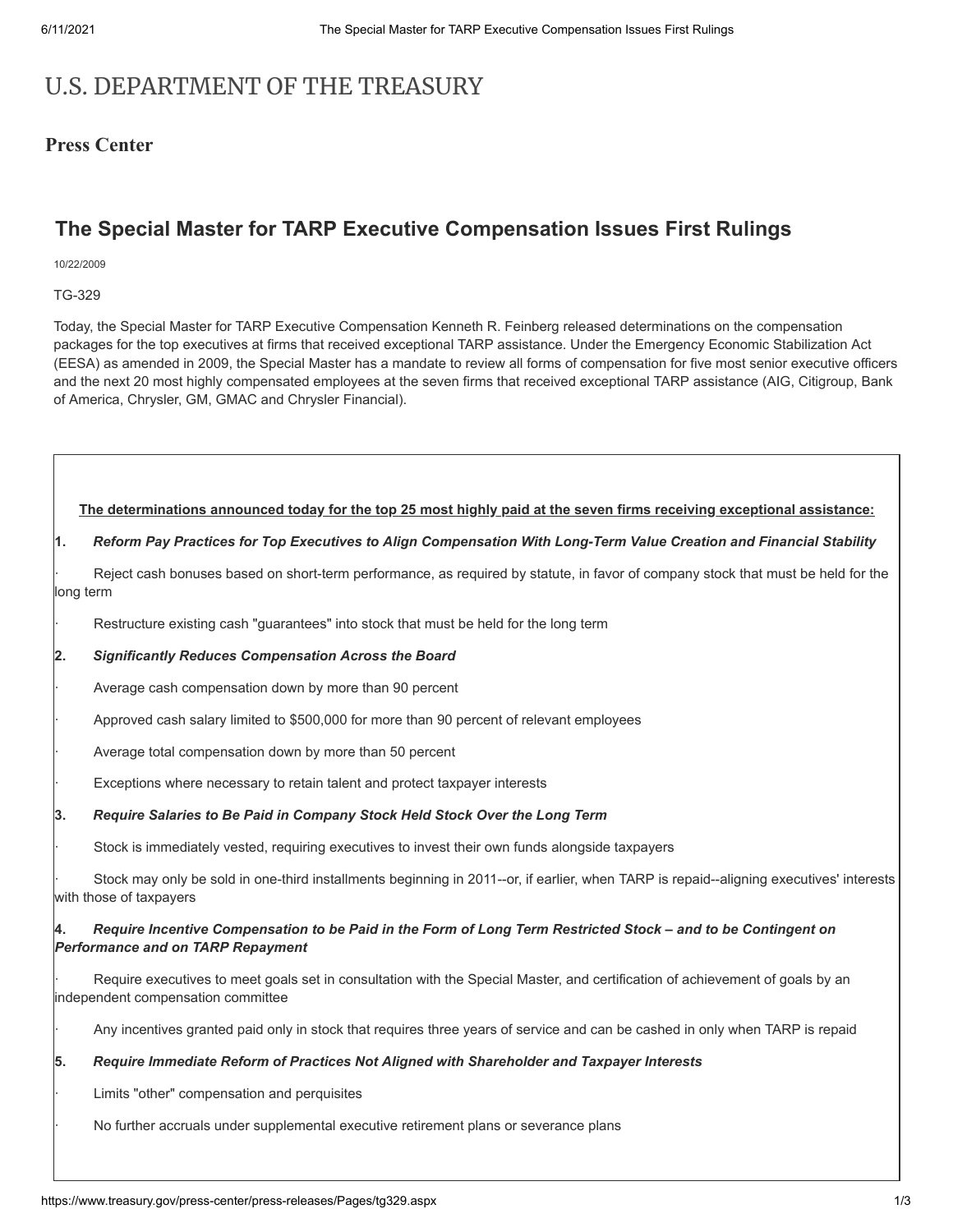#### 6/11/2021 The Special Master for TARP Executive Compensation Issues First Rulings

1. *Reforms Pay Practices for Top Executives to Align Compensation Practices With Long-Term Value Creation and Financial* **Stability:** The Special Master's rulings represent a fundamental transformation from the pay practices of the past. These decisions will significantly alter the way that executives covered by the Special Master's decisions--including the senior executive officers and next 20 most highly compensated employees of each of the seven recipients of "exceptional" assistance under the TARP (AIG, Citigroup, Bank of America, Chrysler, GM, GMAC and Chrysler Financial)--are paid.

· *Rejects Cash Payments Based on Short-Term Performance, as required by statute***:** Traditionally, compensation for these employees has included large cash amounts, including significant cash bonuses. These payments gave executives incentives to take short-term risks and little reason to protect the long-term the health of the company or financial stability. After today's rulings, as required by statute and Treasury regulations, these executives will receive the overwhelming majority of their pay in company stock that may only be sold over the long term, aligning their interests with those of taxpayers and shareholders.

· *Restructures Existing "Guaranteed" Cash Payments into Stock Held For the Long Term:* Under the pay practices of the past, several executives in this group were awarded cash "guarantees" in 2009. Guaranteed minimum amounts give employees little downside risk in the event of poor performance--but upside when times are good. The Special Master required these agreements to be restructured. Under today's rulings, these amounts will be paid in company stock that must be held over the long term.

· *Citigroup and Phibro:* At Phibro, Citigroup's commodities trading unit, the Chief Executive Officer was to receive a significant cash bonus based on the short-term results of significant risk-taking. The Special Master rejected this approach, and Citigroup agreed to sell Phibro to a company that has not received taxpayer funds. Under today's ruling, nothing may be paid to the Phibro CEO until the sale is complete.

2. *Significantly Reduces Compensation Across the Board:* To break from the pay practices of the past, the Special Master has reduced compensation across the board--both in terms of cash and the total compensation executives will receive.

· *On Average, Cash Compensation Decreased by More Than 90 percent***:** The Special Master rejected cash payments based on short-term results that may prove illusory, and cash guarantees that separate pay from performance. Overall, the Special Master reduced cash pay by more than 90 percent from 2008 levels--and, as required by Treasury regulations, cash bonuses may no longer be paid to any of these employees.

· *Approved cash salary generally limited to \$500,000***:** Consistent with the Administration's February 4 guidance on executive compensation at TARP recipients, the Special Master approved base salaries of \$500,000 or less for more than 90 percent of the employees in this group. Base salaries greater than \$1 million were approved in just three cases: for the new CEO of AIG, as previously announced, and for two employees of Chrysler Financial, which will wind down its operations in the near term and cannot grant employees long-term incentives.

· *On Average, Total Compensation Decreased by More Than 50 percent***:** Even including the value of stock that must be held for the long term, the Special Master reduced the total compensation packages for executives in this group to less than half of 2008 levels.

**Exceptions Where Necessary to Retain Talent and Protect Taxpayer Interests:** Although the Special Master's rulings generally emphasize decreases in both cash and total compensation across the seven companies, increases in compensation were permitted where shown to be necessary to retaining key talent critical to a company's long-term success--and, ultimately, ability to repay the taxpayer.

3. *Requires Salaries to be Paid in Company Stock Held Over the Long Term:* The Special Master's rulings fundamentally change the structure of compensation at these firms. Rather than cash, today's rulings require that the majority of salaries be paid in stock that must be held for the long term--giving executives incentives to pursue long-term value creation and financial stability.

Stock is Immediately Vested, Requiring Executives to Put Their Own Funds at Stake: Rather than just cash, executives will earn base salaries in the form of vested stock in their companies. In effect, the Special Master is requiring each executive to invest their base salary in the long-term future of the firm, alongside taxpayers. These structures ensure that executives do not have incentives to take the excessive risks that contributed to the financial crisis.

Stock May Only Be Sold in One-Third Installments, Beginning in Two Years: Unlike the pay practices of the past, which allowed executives to sell stock in their companies immediately, the Special Master's rulings require stock to be held for the long term. Stock received as salary may only be sold in one-third installments that will not begin until 2011, unless the taxpayer is repaid earlier.

*4. Require Incentive Compensation to be Paid in the Form of Long Term Restricted Stock – and to be Contingent on*

*Performance and on TARP Repayment:* As the Secretary noted in his June 10 statement, incentive pay can be undermined by compensation practices that set the performance bar too low or simply reward rising tides. The Special Master's rulings require that incentives be paid only if executives reach objective goals agreed upon in consultation with the Special Master--and only if TARP is repaid.

Requires Achievement of Goals Set in Consultation with the Special Master: The Special Master's rulings permit these executives to receive incentive pay only if the executives attain objective, predetermined performance goals set in consultation with the Special Master. Achievement of these goals must be certified by each company's compensation committee--which, under Treasury regulations, must be composed solely of directors fully independent from management.